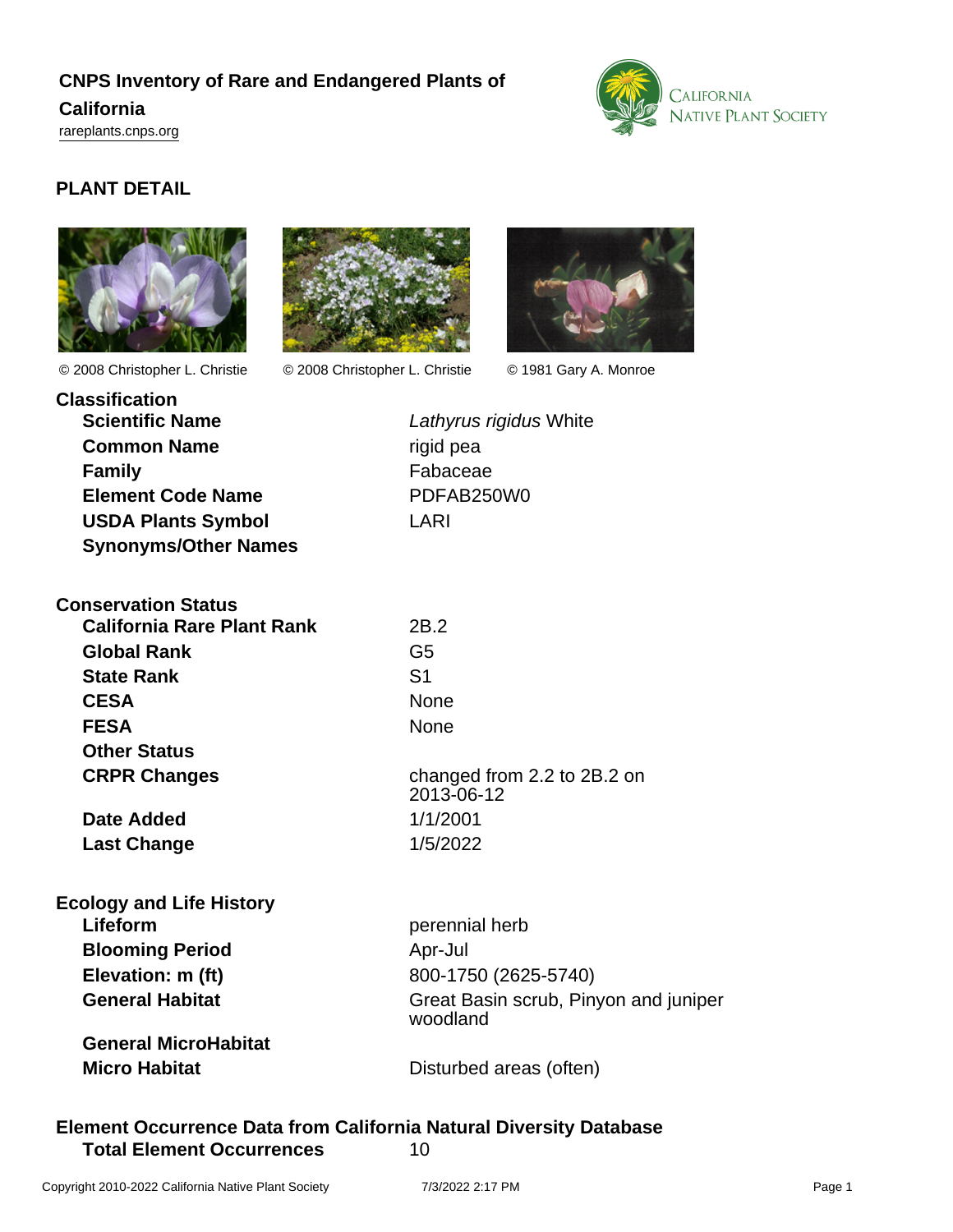## **Element Occurrence Ranks**

| Excellent (A)              |    |
|----------------------------|----|
| Good (B)                   |    |
| Fair (C)                   |    |
| Poor (D)                   |    |
| None (X)                   |    |
| Unknown (U)                | 5  |
| <b>Occurrence Status</b>   |    |
| Historical, > 20 years     |    |
| Recent, $<$ 20 years       |    |
| <b>Presence</b>            |    |
| <b>Presumed Extant</b>     | 10 |
| <b>Possibly Extirpated</b> |    |
| <b>Presumed Extirpated</b> |    |

#### **Location**

**CA Endemic** No

## **Counties**

Lassen (LAS), Modoc (MOD)

#### **States**

California (CA), Idaho (ID), Nevada (NV), Oregon (OR)

#### **Quads**

Davis Creek (4112063), Eagle Peak (4112032), Fort Bidwell (4112072), Lauer Reservoir (4112064), Payne Peak (4112053), Snake Lake (4112021), Sugar Hill (4112073), Surprise (4112054), West of Willow Ranch (4112084), Willow Ranch (4112083)

#### **Notes**

Definitions of codes preceding a county and/or quad:

\* Presumed extirpated

(\*) Possibly extirpated

Species may be present in other areas where conditions are favorable. These data should NOT be substituted for pre-project review or for on-site surveys.

## **General Notes**

Threatened by grazing. See Bulletin of the Torrey Botanical Club 21:455 (1894) for original description.

## **Distribution**

## **Threats**

## **Taxonomy**